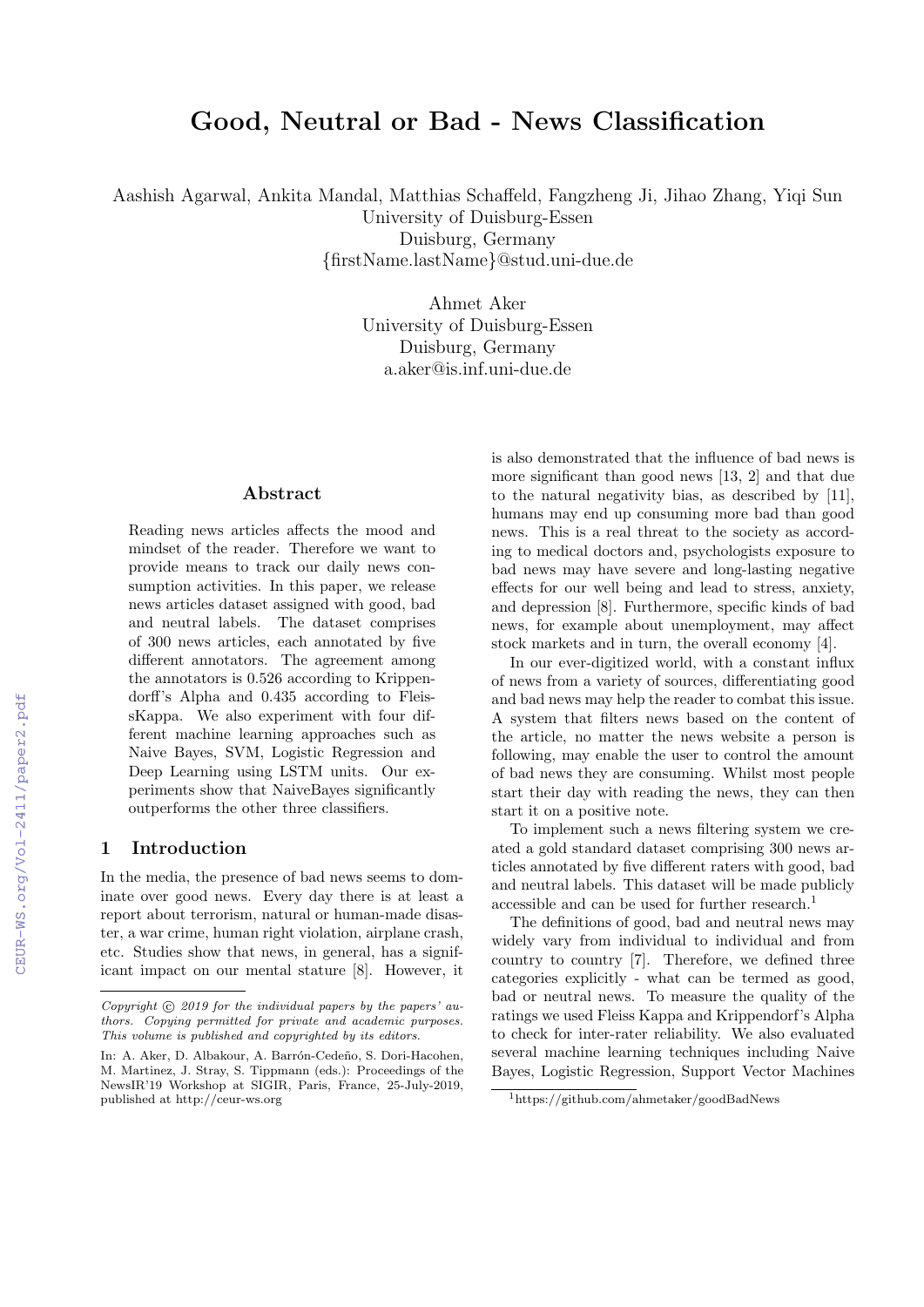and Deep Learning on the collected dataset. These four techniques should give the first impression on the complexity of the task and serve as baselines to further improve the results. Our initial results show that Naive Bayes significantly outperforms the other three approaches.

In the first section of the paper, we define the terms good, bad and neutral news. We also describe the process of corpus collection and agreement on ratings. Next, in Section 3, we describe our methods of feature engineering and our baseline methods. In Section 4 we present our results. Finally, we conclude the paper in Section 5 with what can be done as future work.

## 2 Corpus

#### 2.1 Definition of good, bad and neutral news

According to the Collins English dictionary<sup>2</sup> good news is defined as "someone or something that is positive, encouraging, uplifting, desirable, or the like" and bad news "someone or something regarded as undesirable". For neutral news, we stated that neither of this is the case. We used these definitions to start our annotation. With these definitions, we run an initial annotation process with 20 randomly selected news articles. We asked 5 annotators who were undergraduate students, with ages varying from 20-25 years, fluent in English and frequent online news readers to read the news and provide good, bad or neutral label according to the above definitions. However, our annotators found these definitions not unambiguous enough so that we revisited the design of our guidelines. This included using an exemplified definition instead. In the following we briefly outline these exemplified definitions:

Good News If the subject of the article is someone being saved from danger, the creation of medicine which can cure or help with an illness, the end of a war or some kind of disaster, human rights being defended, or something that benefits the public or a dangerous culprit being arrested.

Neutral News If the subject of the article is a popularization of science, history or geography, describing humanistic traditions, astronomy, nature, history or landscape, scientific literature, news of people's livelihood without casualties or daily entertainment and fashion news.

**Bad News** If the subject of the article is a war, accidents, disaster, epidemic disease or killing, criminal activities, the death of a famous or important person, some sort of discrimination, bullying or stereotypes, some negative influence or event regarding economics,

| Number of Articles      | 300    |
|-------------------------|--------|
| Average Sentences Count | 24.23  |
| Average Word Count      | 497.83 |
| Number of good news     | 52     |
| Number of bad news      | 131    |
| Number of neutral news  | 117    |

Table 1: Statistics about the corpus

| Fleiss Kappa        | 0.435 |
|---------------------|-------|
| Krippendorffs Alpha | 0.526 |

Table 2: Inter-rater agreement

nature, animals or human rights.

Using these exemplified definitions we re-run the annotation process with another randomly selected 20 articles and this resulted in more satisfactory annotations so that we used this strategy to create our corpus.

#### 2.2 Corpus Collection

Using Newspaper $3k^3$ , we randomly collected a corpus of 300 English news articles<sup>4</sup>. The articles come from different news agencies such as BBC.co.uk, independent.co.uk and entail topics from categories such as economic, medical, international, local and emergent news. We used the exemplified definitions given above to annotate these as good, bad or neutral news. The same five undergraduate students as above took part in the annotation task. After gathering the annotations for all news articles, we took the majority of the readers' opinions as the final definition. If no clear majority vote was found, we introduced a meta reviewer who was not among the five annotators to give a final decision. Table 1 gives some stats about the corpus as well as the distribution of the different classes.

We also computed the agreement among the annotators. To do this, we used Fleiss' kappa and Krippendorff's alpha. Table 2 shows the results for inter-rater agreement. From the table, we can see that the agreement is moderate indicating the difficulty of the task.

## 3 Experiment

The task of good, bad or neutral news classification is to classify a given online news article to one of those classes. To find a classifier suited for this task, we explore different traditional machine learning approaches as well as deep learning. In both cases, we only use the article content to extract features. More precisely, for the traditional machine learning techniques we use Bag of Words (outlined in the next Section) and for

<sup>2</sup>https://www.collinsdictionary.com/

 $^3$ https://pypi.org/project/newspaper3k/

<sup>4</sup>These 300 articles are exclusive from those 40 articles used to refine the annotation definitions.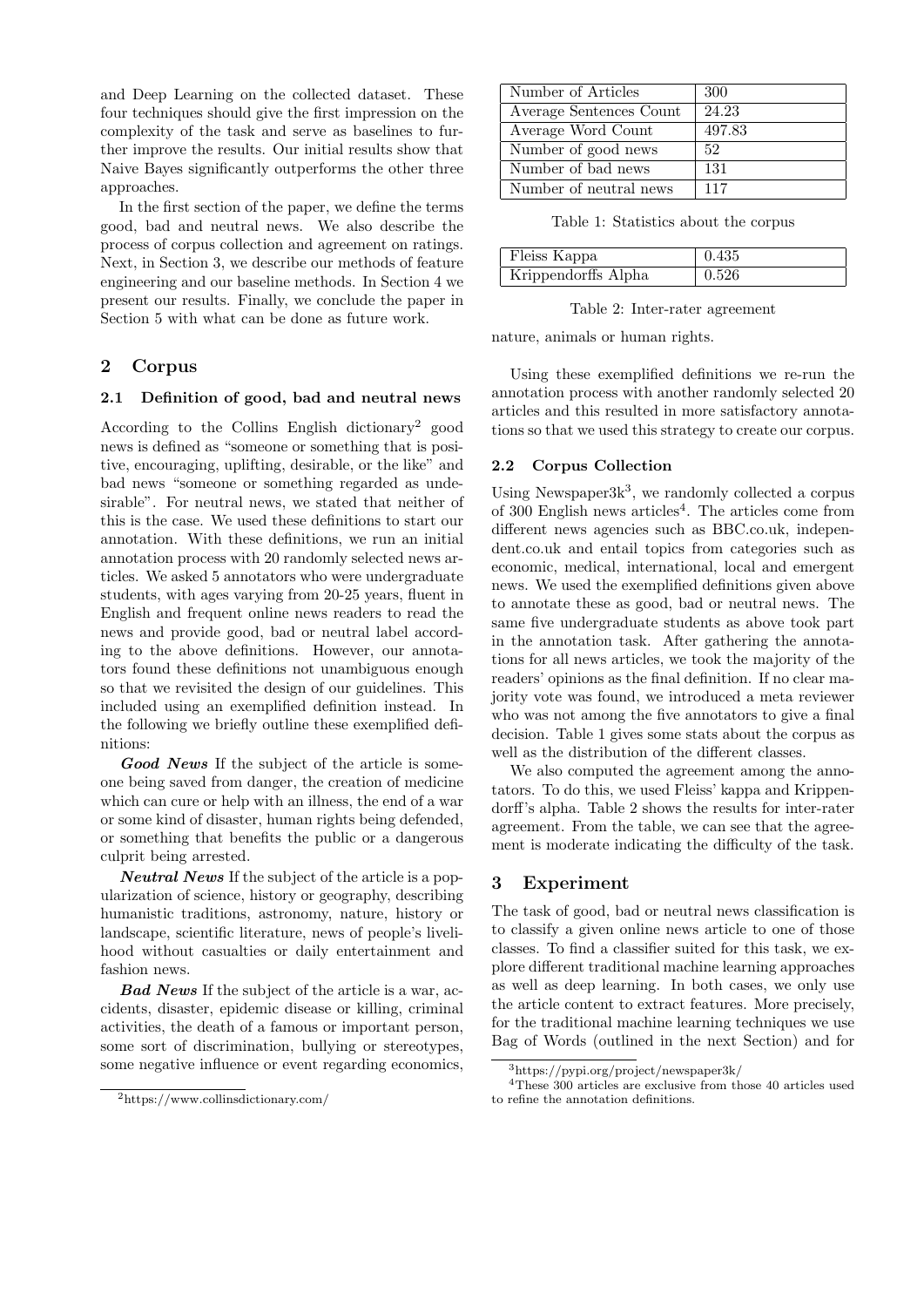deep learning the lead parts of each article represented with word embeddings.

#### 3.1 Feature Engineering

For the traditional machine learning approaches, we use Bag of Words (BoW) as the only feature category. In total, our vocabulary contains 19000 tokens including stop words, digits, inflected forms of the words, etc. We use the following pre-processing steps to reduce the vocabulary size to 13000 words:

- Lower casing the article texts.
- Removing stop-words.
- Removing digits and punctuation marks.
- Removing contractions.
- Depicting all numbers as  $#$ .
- Lemmatizing the words.

Each of the words is represented using term frequency (TF) (number of times a word occurs in a particular news article) and inverse document frequency (IDF) (number of articles from the corpus the word appears in). We further reduce the vocabulary size by only using the significant words. For this, we use the Chi-square test and select those words that were significant in discriminating the classes. After this step, the vocabulary contains around 3600 words. We use these words represented using TF\*IDF to guide our traditional machine learning approaches.

For the deep learning technique, we use the lead part of each article, convert each word in this part into word embeddings and use these to represent each article.

## 3.2 Baselines

As baselines, we experiment with Naive Bayes classifier, Support Vector Machines, Multinomial Logistic Regression and a deep learning model using LSTMs.

Naive Bayes is often used in text classification applications and experiments because of its simplicity and effectiveness [10]. It uses a probabilistic model of text. Naive Bayes classifier is highly scalable, requiring several parameters linear in the number of variables (features/predictors) in a learning problem [12]. Maximum-likelihood training can be done by evaluating a closed-form expression, which takes linear time, rather than by expensive iterative approximation as used for many other types of classifiers. Determined by grid-search, we set alpha to 0.01.

Logistic Regression is one of the most popular supervised classification algorithms. Multinomial Logistic Regression is the generalization of the Logistic Regression algorithm which can be used to conduct when the dependent variable is nominal with more than two levels. It is a model that is used to predict the probabilities of the different possible outcomes of a categorically distributed dependent variable, given a set of independent variables. Using Grid-search, we set C to 50 and regularization to l2.

The **SVM** problem is to find the decision hyperplane that can maximize the margin between the data points of the classes [5]. Corresponding to our Grid-search analysis, we use a linear kernel and set C to 10.

Our *deep* learning model comprises a simple LSTM layer [1] that is capable to consider sequential information. The input of the LSTM (50 LSTMs) layer is word embeddings. We obtain the embeddings from the input documents. Note, as stated above instead using the entire article as input we use only the lead part of each article which can be considered as the summary of news article [14]. For simplicity and also to have a common input length across all the articles we use the first 400 words of each article as the lead part of the article. We use a Dropout layer after the LSTM (0.1), which is followed by a dense layer (50 units with ReLu activation) and then again by a Dropout layer  $(0.35)$  and finally by a SoftMax layer. We use  $Adam$ as the optimization function with  $0.001$  learning rate and Xavier Initialization for weight initialization. The loss is determined by categorical crossentropy together with *l2 regularization*. Our batch size is 64, and Epoch number is set to 40.

## 4 Results

The results of the performances of the different classifiers are presented in Table 3. In all cases, we used 10-fold cross-validation and report in macro-averaged F1 measure, precision and recall. From the results, we see that the best performing classifier is the Naive Bayes outperforming all the other classifiers. Significance test using paired t-test with Bonferroni correction  $(p < 0.0125)$  [3] shows that the Naive Bases classifier significantly outperforms the other classifiers.

## 5 Conclusion and Future Work

In this paper, we propose to release a dataset containing news articles annotated with good, bad and neutral labels. We have a total of 300 news articles in our dataset where each article has been annotated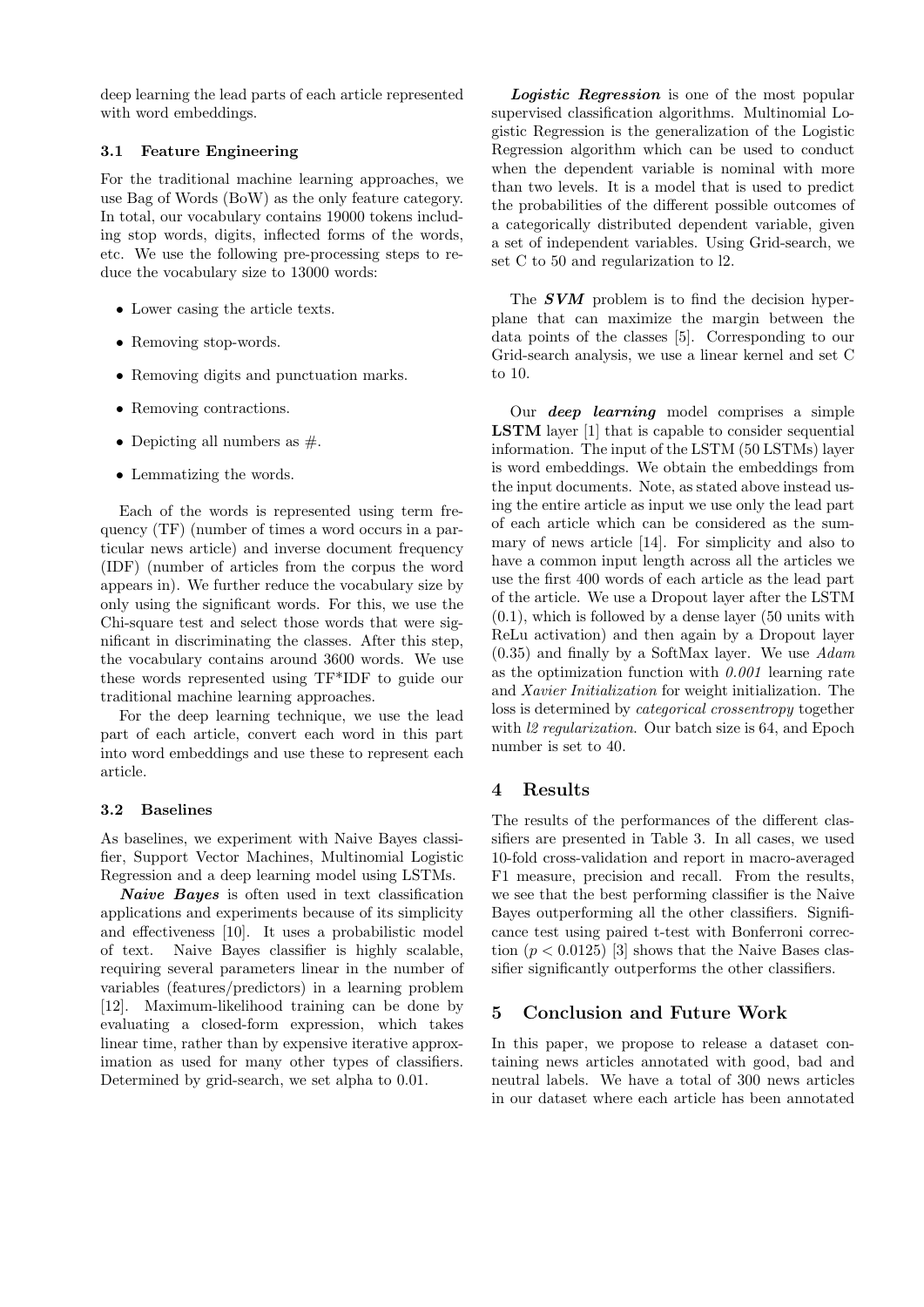| Classifier  | Accuracy | Precision Recall |       | F1.   |
|-------------|----------|------------------|-------|-------|
| NaiveBayes  | 0.829    | 0.828            | 0.796 | 0.799 |
| <b>SVM</b>  | 0.717    | 0.517            | 0.583 | 0.533 |
| LogReg      | 0.700    | 0.475            | 0.565 | 0.511 |
| <b>LSTM</b> | 0.594    | 0.415            | 0.478 | 0.533 |

Table 3: Overall Classifier Performance Comparison

by five different annotators. We computed the interrater agreement using Krippendorff's Alpha and Fleiss Kappa. According to Krippendorff's Alpha, the agreement is 0.526 and according to Fleiss Kappa 0.435. We also experiment with four different machine learning approaches such as Naive Bayes, SVM, Logistic Regression and Deep Learning using LSTM to provide initial results on the task. Our experiments show that Naive Bayes significantly outperforms the other three classifiers.

In the future, we plan to extend the dataset. This would allow the approaches to gain more stability, especially the deep learning strategies whose performance rely on bigger training data. We also plan to investigate features other than Bag of Words to capture sentiments, emotions and similar linguistic aspects that better distinguish between bad and good news.

# 6 Application

Nowadays, the amount of online news content is immense and its sources are very diverse. For the readers and other consumers of online news who value balanced, diverse and reliable information, it is necessary to have access to additional information to evaluate the news articles available to them. For this purpose, Fuhr et al. [6] propose to label every online news article with information nutrition labels to describe the ingredients of the article and thus give the reader a chance to evaluate what she is reading. This concept is analogous to food packages where nutrition labels help buyers in their decision making. The authors discuss 9 different information nutrition including sentiment, subjectivity, objectivity, ease of reading, etc. We propose the bad/good/neutral classification as an additional information nutrition label and plan to implement this in our freely available News-Scan<sup>5</sup> tool [9]. This tool is a browser plugin that can be evoked by users to obtain nutrition labels for the articles they are currently reading.

# 7 ACKNOWLEDGEMENTS

This work was funded by the Deutsche Forschungsgemeinschaft (DFG, German Research Foundation) -

GRK 2167, Research Training Group "User-Centred Social Media".

## References

- [1] Bahdanau, D., Cho, K., and Bengio, Y. Neural machine translation by jointly learning to align and translate. arXiv preprint arXiv:1409.0473 (2014).
- [2] Baumeister, R. F., Bratslavsky, E., Finkenauer, C., and Vohs, K. D. Bad is stronger than good. Review of General Psychology 5, 4 (2001), 323–370.
- [3] Bland, J. M., and Altman, D. G. Multiple significance tests: the bonferroni method. Bmj 310, 6973 (1995), 170.
- [4] Boyd, J. H., Hu, J., and Jagannathan, R. The stock market's reaction to unemployment news: Why bad news is usually good for stocks. Journal of Finance 60, 2 (2005), 649–672.
- [5] Colas F., B. P. Comparison of svm and some older classification algorithms in text classification tasks. in: Bramer m. (eds) artificial intelligence in theory and practice. IFIP International Federation for Information Processing 217 (2006).
- [6] Fuhr, N., Nejdl, W., Peters, I., Stein, B., GIACHANOU, A., GREFENSTETTE, G., Gurevych, I., Hanselowski, A., Jarvelin, K., Jones, R., Liu, Y., and Mothe, J. An information nutritional label for online documents. ACM SIGIR Forum 51, 3 (feb 2018), 46–66.
- [7] Giner, B., and Rees, W. On the asymmetric recognition of good and bad news in france, germany and the united kingdom. Journal of Business Finance & Accounting 28, 910, 1285–1331.
- [8] Johnston, W. M., and Davey, G. C. L. The psychological impact of negative tv news bulletins: The catastrophizing of personal worries. British Journal of Psychology 88, 1 (1997), 85– 91.
- [9] KEVIN, V., HÖGDEN, B., SCHWENGER, C., SAhan, A., Madan, N., Aggarwal, P., Bangaru, A., Muradov, F., and Aker, A. Information nutrition labels: A plugin for online news evaluation. In Proceedings of the First Workshop on Fact Extraction and VERification (FEVER) (Brussels, Belgium, Nov. 2018), Association for Computational Linguistics, pp. 28–33.

 $5<sub>www</sub>$  news-scan.com